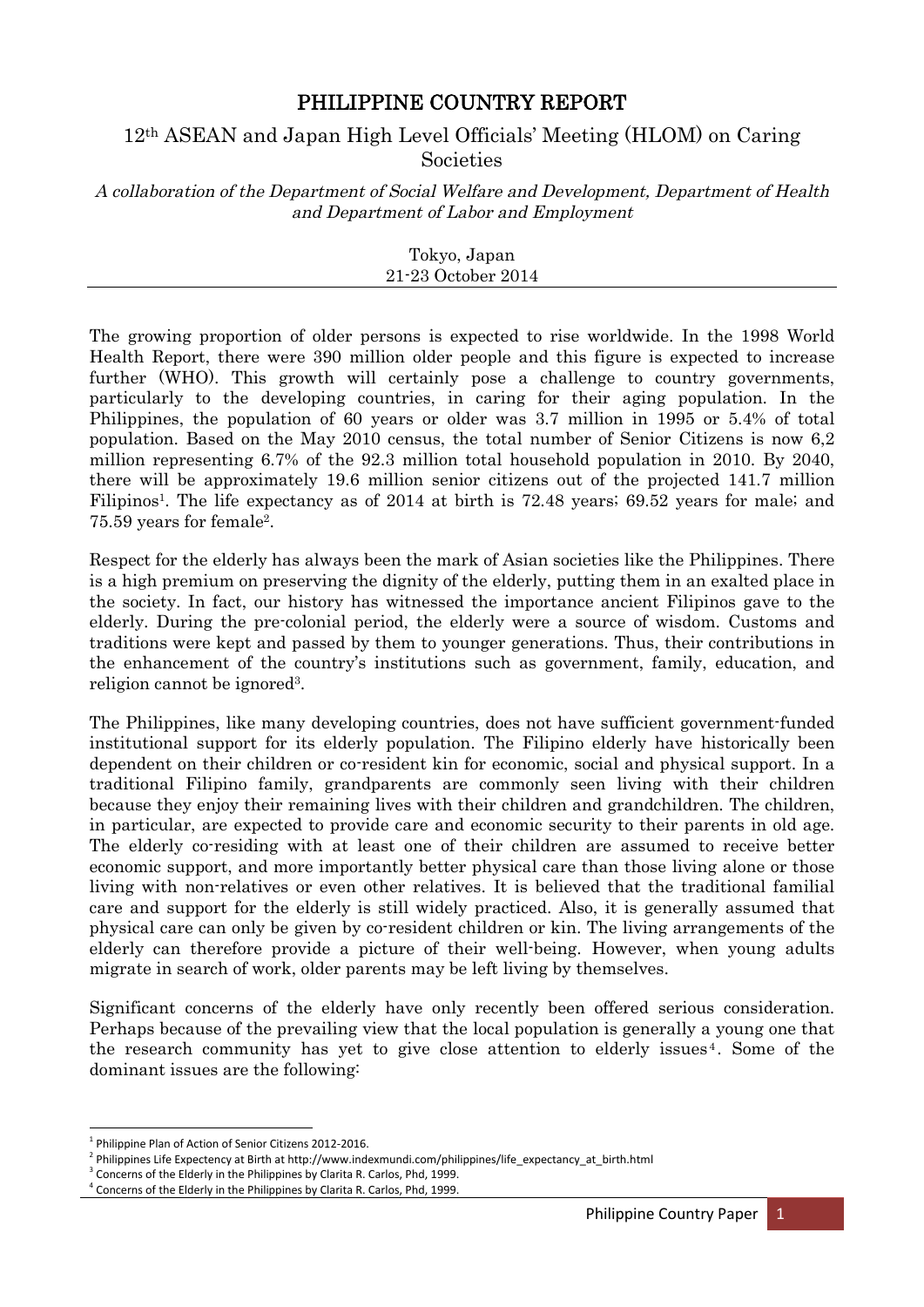First is the security in old age. Poverty is perceived as an obstacle to a secured old age. As such, the current pension system in the Philippines requires careful consideration and evaluation. The government offers welfare services such as homes for the aged and Senior Citizens Centers to better address the plight of the Filipino elderly. However, the effectiveness of such welfare services can only be confirmed by the level of satisfaction of their intended beneficiaries.

Second, occurrence of abuse committed against the elderly in homes and in institutions. Abuse of the elderly may be in the form of physical violence, psychological abuse, financial exploitation and neglect.

Third is the health status of the elderly. As people age, their bodies undergo changes which can make them less resistant to chronic, debilitating and disabling conditions. Consequently, the elderly tend to be more at high risk of developing disabilities and contracting diseases. One of the challenges of older persons is age discrimination in health care. Aged-based inequalities in clinical treatment partly stemmed from the lack of geriatric doctors or gerontological training for medical staff. Consequently, there is a lack of knowledge about the specific care needs of the elderly.

Fourth issue is the economic impact of ageing on overall welfare. Given their increasing number, the elderly pose a great economic challenge as their productivity declines. There is thus, a need for a strong commitment and a comprehensive policy that would respond to the various needs of the elderly.

Furthermore, the Philippines is not yet prepared for the growing population of older persons in terms of services and age care facilities/programs that can accommodate the needs and various concerns of the older persons. Nevertheless, in recognition of the important role and contributions of the older persons in the society as well as in the community development, the Philippines remains steadfast in initiating various programs and services that aim to promote the welfare and rights of the elderly. The Philippine Government, in collaboration with different non-government agencies, civil society organizations and the older persons themselves is committed to providing social protection for the Filipino Older Persons. With the growing consciousness for elderly concerns and needs, there is a greater awareness and demand for appropriate policies and legislative initiatives to promote the welfare of the elderly. Please see Annex A for Philippine Legislations, Policies and other Mechanisms on Older Persons.

### The Philippine Plan of Action for Senior Citizens 5

The Philippine Plan of Action for Senior Citizens (PPASC) 2012-2016 is a timely and effective response of the Philippine government to respond to various key issues related to population aging in the Philippines with a vision of "a society for all ages where the senior citizens are empowered to achieve active ageing". Covering a five year period, the document serves as an important guide to strategic policymakers and decision-makers. As the successor plan of the PPASC 2006-2010, the Philippine Plan of Action 2012-2016 builds on the achievements of the former plans while enhancing the strategies and mechanisms for a more responsive actions given the emerging challenges the senior citizens sector faces. The Plan focuses on strengthening the collaboration of different stakeholders and the senior citizens themselves to ensure implementation of various programs and services for the elderly. This Plan aims to be the blueprint in addressing the best interests of the senior citizens through the

<sup>5</sup> Philippine Plan of Action for Senior Citizens (PPASC) 2012-2016.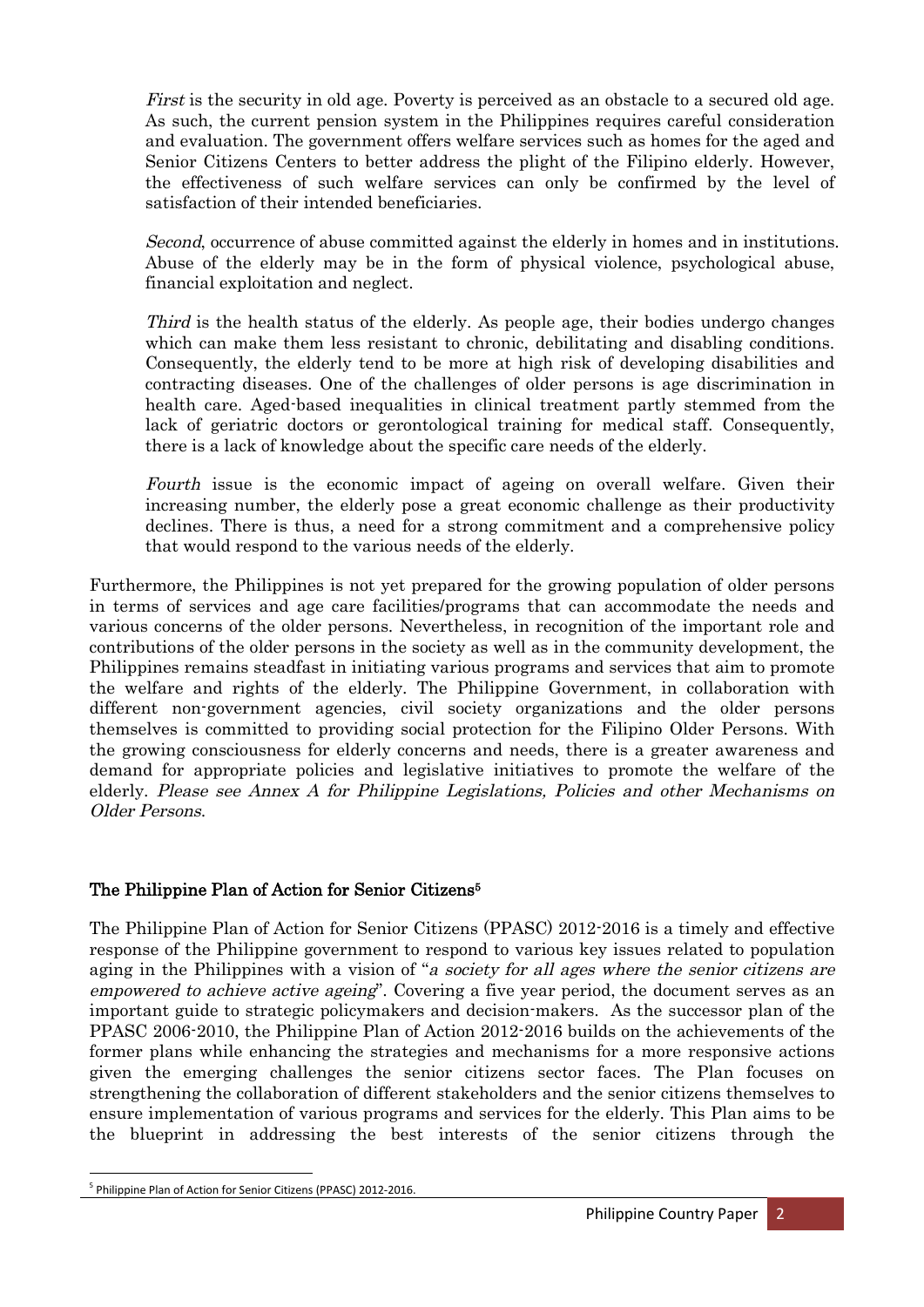implementation and development of social protection programs and services senior citizens. Through the Plan, the government and the private sector is able to firm up its commitment to vigorously pursue measures to address challenges of population ageing and combat elderly poverty.

Consistent with the goals laid down in the Madrid International Plan of Action on Ageing 2002 and the Macau Plan of Action on Ageing in 1999, the PPASC has set the following goals:

- To develop a holistic and multi-generational care program for Senior Citizens with the Filipino family network;
- To ensure the priority of community-based approaches which are gender-responsive, with effective leadership and meaningful participation of Senior Citizens in decisionmaking processes, both in the contexts of family and community;
- To ensure active ageing for Senior Citizens in a society where preventive aspects of health are granted in communities and where health services are accessible, affordable and available at all times; and
- To develop and enhance comprehensive programs and policies on housing, transportation, and build an environment for the care and protection of Senior Citizens.

The PPASC 2012-2016 adopts the following three priority directions laid down by the Shanghai Regional Implementation Strategy on Ageing:

- 1. Senior Citizens and Development. This area focuses on the strategies and solutions to prevent isolation, neglect and abuse of senior citizens, particularly: (i) mainstreaming the concerns of senior citizens into development; (ii) provision of social protection and security; (iii) education; (iv) capability-building; (v) employment and livelihood; (vi) promotion of active ageing.
- 2. Advancing Health and Well-being into Old Age. This plan determines appropriate interventions to advocate active ageing specifically to ensure access to and availability of quality and appropriate health and nutrition care services for senior citizens.
- 3. Ensuring Supportive and Enabling Environment. The family being the sole institution in which care for the elderly is outsourced undergoes pressure as a result of urban and labor migration. Therefore, the institution of family as a cradle of care for the elderly should be reinforced, the same with center and community-based program approaches which will serve as alternatives. Specifically this strategy aims to provide (i) advocate for the passage of related policies and legislations on senior citizens; (ii) ensure that NGAs comply with 1% total budget allocation for senior citizens; (iii) provide capability building activities for families and care-givers; (iv) strengthen community-based and residential institutions, centers as well as community support; (v) full compliance to the provisions of RA 9994; and (vi) make consumer services more accessible and responsive for senior citizens.

Among the milestones of the PPASC includes:

- The passage of the Republic Act No. 9994 or the Expanded Senior Citizens Act in 2010 and the formulation of its Implementing Rules and Regulations
- 85% of cities and municipalities in the country have established functional OSCA from the period 2006-2008. In 2013, 236 provinces/cities and municipalities in the county have functional Office of Senior Citizens Affairs (OSCA) in FOs CAR, CARAGA, VI, X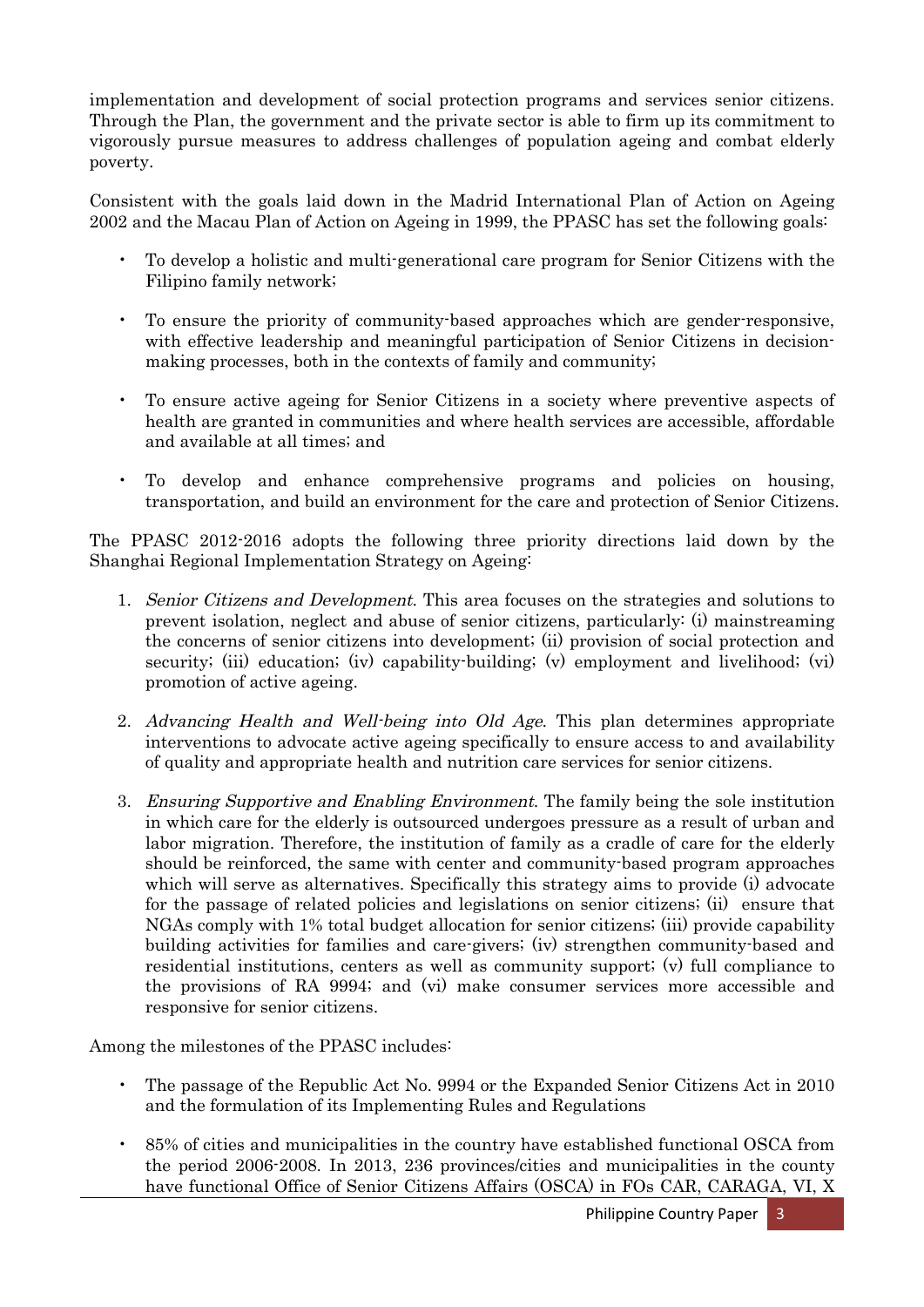and XI. Also in 2013, a total of 232 LGUs have been monitored with established Senior Citizens Centers

- Nine regions in the country have established and operationalized a volunteer program for senior citizens from 2006-2009
- Inclusion of the concerns of senior citizens regarding poverty in Social Development or Chapter 8 of the Philippine Development Plan (PDP)
- 80% of National Government Agencies have designated their focal persons for senior citizens' concerns and implementation of PPASC
- Eight Topics on the Elderly were identified in the DSWD's Research Agenda for CY 2010-2014<sup>6</sup>

The following are among the specific accomplishments under each category:

- 1. Senior Citizens and Development:
	- Establishment of Focal Persons on Senior Citizens Sector in LGUs and national government agencies; Increase in Senior Citizens membership in local government units; Strengthened Federation of Senior Citizens Associations of the Philippines, Inc. (FSCAP); Maintained observance to Annual Elderly Filipino Week (EFW); Conduct of income generating projects (e.g. solar dyer project and corn and rice mill project in CARAGA). Senior Citizens also continued to be benefitted from the livelihood projects / assistance from the LGUs, DOLE, DA, DTI<sup>7</sup> and DSWD. The DOLE likewise developed a program on post-retirement employment for retiring senior citizens in selected companies in the National Capital Region (NCR); established multi-sectoral and public-private partnership including donor organizations to address concerns of the senior citizen.; development and promotion of inter-generational learning projects.
- 2. Advancing Health and Well-Being into Old Age:
	- Establishment of the Dr. Eva Macaraeg-Macapagal National Center for Geriatric Health (NGH) in San Miguel, Manila as the country's premier specialty center for providing comprehensive healthcare for Senior Citizens; Miriam College Opened a course on gerontology in 2009. 30 batches of lecture series were also conducted by UP-PGH and DOST National Academy of Science and Technology in Regions VII, VIII, XI and NC last 2009; 55,887 Senior Citizens have been provided with PhilHealth Insurance in 2013; Conduct of fora on health and well-being for older persons; Provision of flu/pneumococcal vaccines and medicines and conduct of dental missions; Continued monitoring of government and private hospitals complying to standards of facilities; Participation of Senior Citizens to healthy lifestyle activities in coordination with DOH and organizations. In the same manner, senior citizens were provided with geriacare services / therapy sessions and/or rehabilitation treatments.

<sup>&</sup>lt;sup>6</sup> Topics on Older Persons: (i) Participatory Action Research for Indicators of Poverty among Older Persons; (ii) Fears, Challenges and Dreams of the Elderly Abuse, Abandonment and Neglect; (iii) Prevalence of Elderly Abuse, Abandonment and Neglect; (iv) Assessment of the Implementation of Republic Act 9257 re Expanded Senior Citizens Act of 2003; (v) Effects of Power of Appointment and Supervision of OSCA Heads by Local Chief Executives; (vi) Subsidy Programs for Underprivileged Senior Citizens; (vii) Appropriation and Utilization of the 1% Budget Allocation for Older Persons and PWDs; and (viii) Colllaboration between the Academe and Partner Agencies on Caring for the Elderly.

<sup>7</sup> Department of Labor and Employment (DOLE); Department of Agriculture (DA); Department of Trade and Industry (DTI); Local Government Units  $(IGUS)$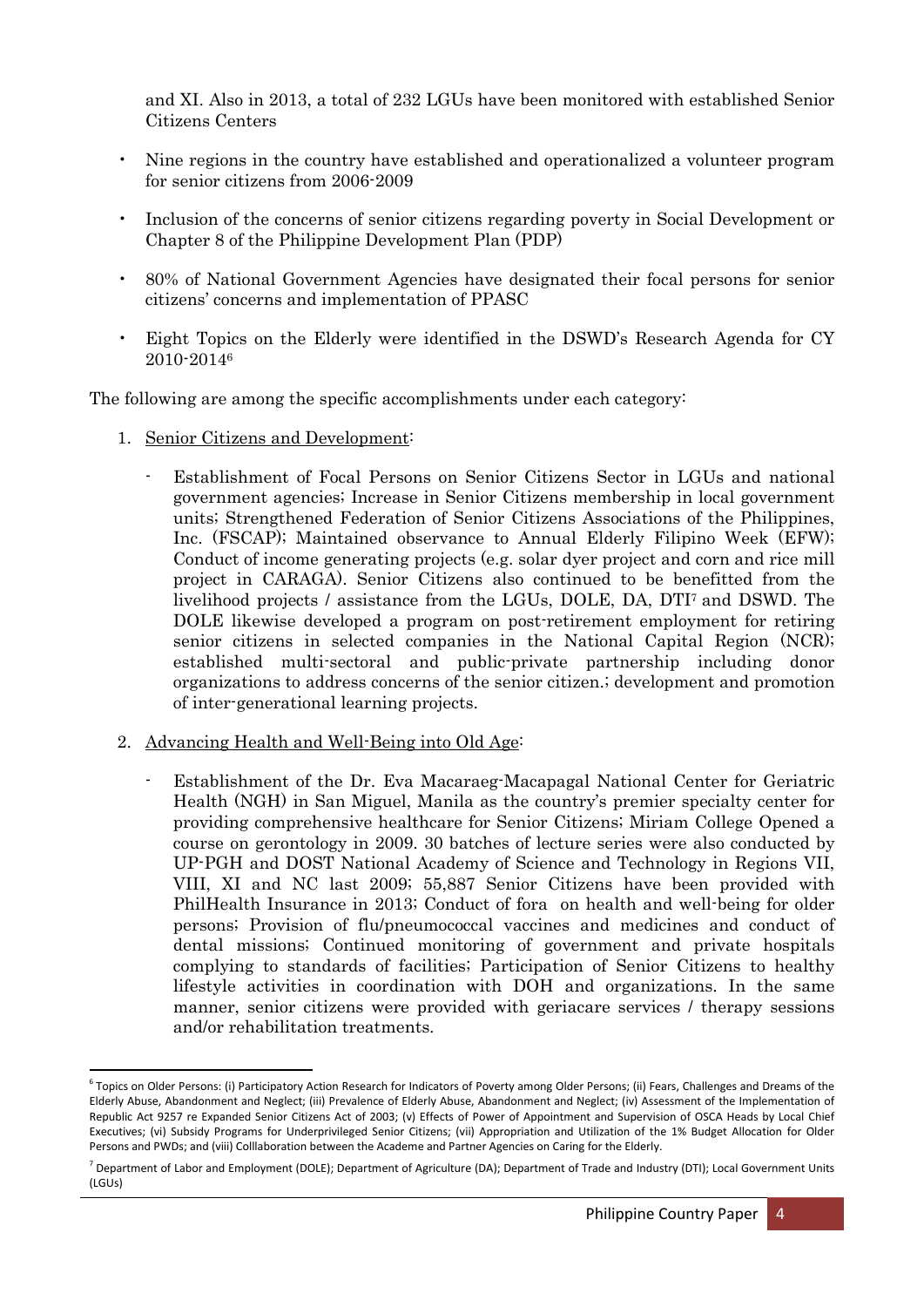- 3. Ensuring Supportive and Enabling Environment:
	- Courtesy lanes for senior citizens were placed in commercial establishments; Voice automated system and regular visits were established to serve GSIS pensioners; 948 senior citizen centers were established and are functional in 16 Regions since 2010; Issued guidelines on the Home Care support Services for Senior Citizens and general implementing guidelines on the Long Term Care Program for Senior Citizens in 2010; Conducted trainings on support for families and caregivers to promote quality home care for senior citizens and endorsed replication by the LGUs; DOH conducted capacity building for all regional coordinators on the health and wellbeing of older persons; The NCMB developed feedback mechanisms such as hotline 951-7120, text number 0999-3417425 and e-mail ncmb@dswd.gov.ph. Similarly, the NCMB webpage was launched on October 2007 as the main repository of information on the implementation and monitoring of the national plans and policies for senior citizens.

### Mechanism for Plan Implementation and Follow-Up

National mechanism on Ageing in the form of the Inter-Agency council on the PPASC was created. The National and Regional Coordinating and Monitoring Board monitor the implementation of RA 9257 or the "Expanded Senior Citizens Act of 2003" and related policies on ageing including the PPASC. This mechanism is focused on the establishment of social structures, including the development of a common tool for monitoring and evaluation of the PPASC highlighting best practices and lesson learned to ensure a more effective and responsive national plan in the succeeding years.

### Health care and healthy life style for the elderly by utilizing the potential of communities

With the rise of the aging population is the increase in the demand for health services by the elderly. A study done by Racelis et al (2003) on the share of health expenditure of Filipino elderly on the National Health Account, the elderly are "relatively heavy consumers of personal health care (22%) and relatively light consumers of public health care (5%)." From out-of-pocket costs, the aged are heavy users of care provided by medical centers, hospitals, non-hospital health facilities and traditional care facilities.

RA 9257 or the Expanded Senior Citizens Act of 2003 (predecessor of RA 9994) provided for the expansion of coverage of benefits and privileges that the elderly may acquire, including medically necessary services. Parallel to this objective is the Department of Health's desire to provide affordable and quality health services to the marginalized population, especially the elderly, without impeding currently pursued objectives and alongside health systems reform. One of the provisions of RA 9994 or the Expanded Senior Citizens act of 2010 is for the DOH to administer free vaccination against the influenza virus and pneumococcal diseases for indigent senior citizens. The DOH in coordination with local government units (LGUs), NGOs and POs for senior citizens institutes a national health program that provides an integrated health service for senior citizens. It shall train community – based health workers among senior citizens health personnel to specialize in the geriatric care and health problems of senior citizens<sup>8</sup>.

### Long Term Care Service for Elderly

<sup>&</sup>lt;sup>8</sup> Health and Well-being of Older Persons at http://www.doh.gov.ph/content/health-and-well-being-older-persons.html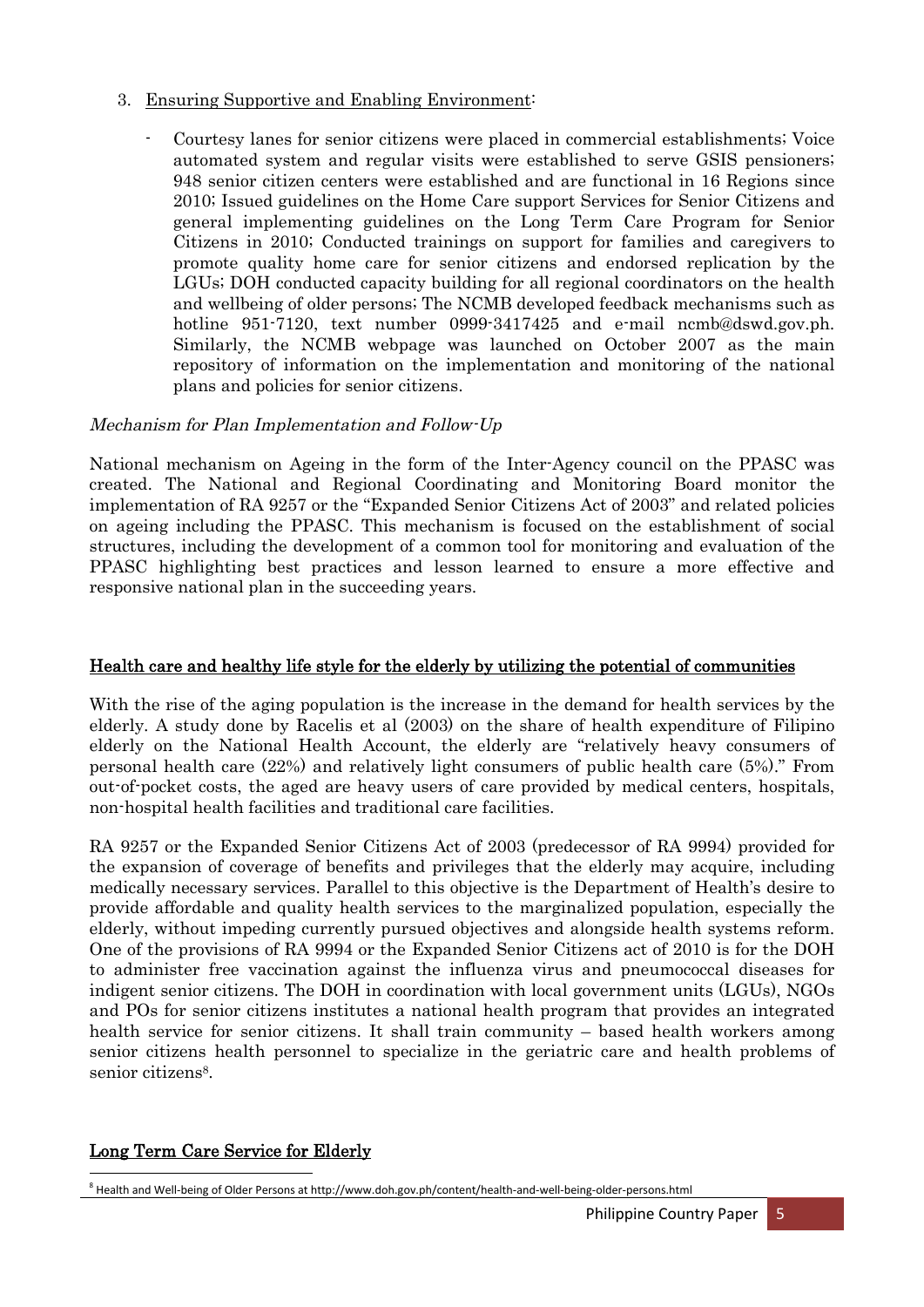The government has recognized the need for urgent action on challenges related to aging specifically those addressing the developmental and long-term care needs of the senior citizens and ensuring active ageing. The DSWD programs for the elderly include technical assistance, training, program development, licensing and accreditation of welfare agencies including public and private homes for the aged. Programs and services planned for the elderly are based on the following guiding principles:

- The individual elderly's right to have access to services and opportunities that will help him achieve a productive, wholesome and satisfying life;
- Family and community responsibility in recognizing the potentials of elderly persons and the need to provide opportunities to make minimum use of such potentials;
- The government's responsibility to provide basic and essential services for the elderly's well-being through the provision of adequate care and relief from stress.

The DSWD as the lead agency in promoting the welfare of the senior citizens developed a comprehensive Long Term Care Program for Senior Citizen (LTCSC) 9 . The DSWD LTCSC serves as the blueprint of the government to ensure the development of a milieu that would meet the present and future needs of the growing number of senior citizens in term of human development and service delivery. It is an integration of devolved and new services in the LTCSC that will ensure efficient and effective implementation of the programme and national uniformity of activities toward promoting active ageing and society of all ages.

- 1. Residential Care Services (RCS). A 24-hour facility that provides long term or temporary multi-disciplinary care to senior citizens who are abandoned by their families or with no significant others to provide the needed supervision and supportive care. The services that will be provided includes social services, health and medical services, psychological services, skills training, group work activities, dietary services, homelife / group living services, spiritual services, and provision of assistive devices. Among the Residential Care facilities of the Department are the following: Golden Acres in Quezon City; Haven for the Elderly in Tanay, Rizal; Home for the Elderly in Zamboanga City; and Home for the Aged in Tagum City.
- 2. Community-Based Services for Senior Citizens and their Families. Refers to the programs and services rendered when the helping process takes place in the community as the primary client system or when social welfare and development activities are provided to individuals, groups and families while they remain in their own homes.
	- 2.1 Strengthening the organization of Senior Citizens Association. Refers to the Organization / strengthening of existing organization of people aged 60 years old and above who shall be provided with opportunities for participation, conscientization, and action of senior citizens on socio-political and economic endeavors/
	- 2.2 Senior Citizens Center. The enactment into law of the "Senior Citizens Center" Act of the Philippines", ( R.A. No. 7876, An Act Establishing A Senior Citizens Center in all Cities and Municipalities of the Philippines and Appropriating Funds Therefor) is indeed very timely and significant given the different issues of aging faced by our elderly today. R.A. 7876 upholds and recognizes the Senior Citizens' right to have access to vital facilities to be able to achieve a more productive, healthful and satisfying life. "Center" refers to the place established

<sup>9</sup> DSWD Administrative Order No. 05 Series of 2010 entitled: DSWD Long Term Care Program for Senior Citizens (LTCSC) General Implementing Guidelines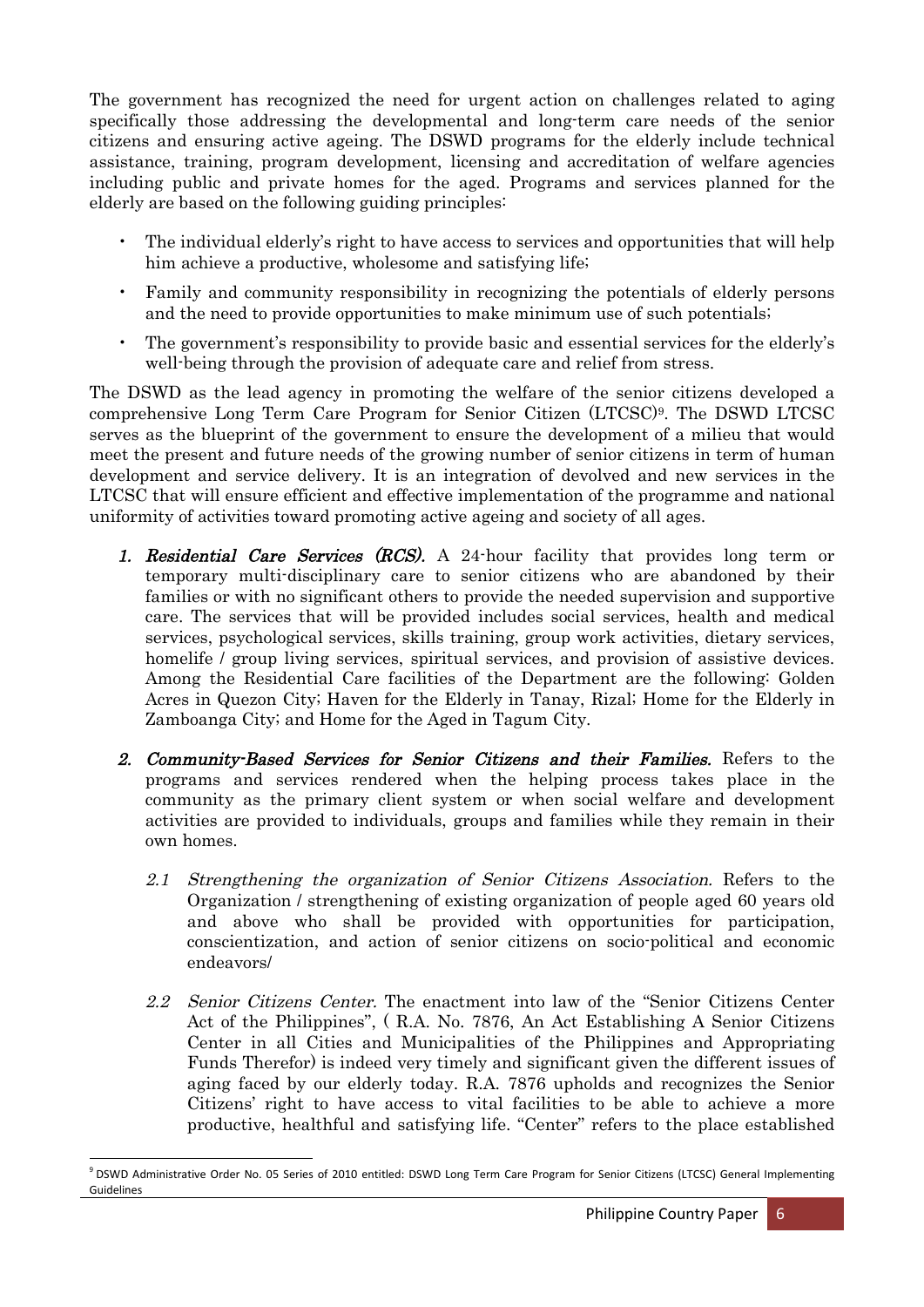in this Act with recreational, educational, health and social programs and facilities designed for the full enjoyment and benefit of the senior citizens in the city or municipality". It can be any available sheltered structure, a spacious room in a private or public building, a room attached to a community center, or a barangay hall or chapel. The establishment of the centers shall be jointly decided and implemented by the Local Government Unit, Department of Social Work and Development (DSWD) and Federation of Senior Citizens Association of the Philippines (FSCAP).

The Senior Citizens Center aims to: (i) provide opportunities where the senior citizens can participate in economic and social development activities in the country giving them feelings of fulfillment and self-esteem; (ii) serve as a place where the senior citizens share one's knowledge, expertise, experiences, time and financial resources to help other needy people; (iii) provide a venue for the social, recreational and other needs that would suit the energy levels, abilities and interests of the senior citizens.

The Senior Citizen Center shall serve as a focal point in the delivery of integrated and comprehensive social services to the senior citizens. The DSWD in coordination with the LGUs, Department of Health and other non-government organizations shall provide the necessary service to include but not limited to the following:

- Social and recreational services such as social interaction with peer counseling, active participation in sports, recreation and socio-cultural activities and holding of special celebration to recognize the contribution of the senior citizens.
- Health and personal care such as regular physical and dental check-up, eye care, lectures on proper health and nutrition and how to grow old gracefully.
- Spiritual services such as bible studies, special masses, retreats and other kinds of religious services, preparation for death and support services for the dying and their families.
- Livelihood services such as the provisions of self-employment assistance to supplement their earnings. This will include the provision of small capital loans or grants for their livelihood projects.
- Volunteer resource services such as identification/recruitment, training and mobilization of Senior Citizens for community volunteer works where they can share their time talent, resources and willingness to be involved in community development.
- Other services which the DSWD and other coordinating agencies may deem necessary for the benefit of the senior citizens.
- 3. Home Care Support Service. This pertains to services provided to senior citizens while in their homes such as assisting senior citizens in their daily living activities; training volunteers and family members on caregiving for senior citizens; provision of assistive devices for senior citizens; and community-based rehabilitative activities.

3.1 Hospice Care Service. This service offers shelter and care to weary-sick senior citizens.

3.2 Foster Home. This is the provision of a planned temporary alternative family care for older persons who are abandoned, neglected, unattached from the community or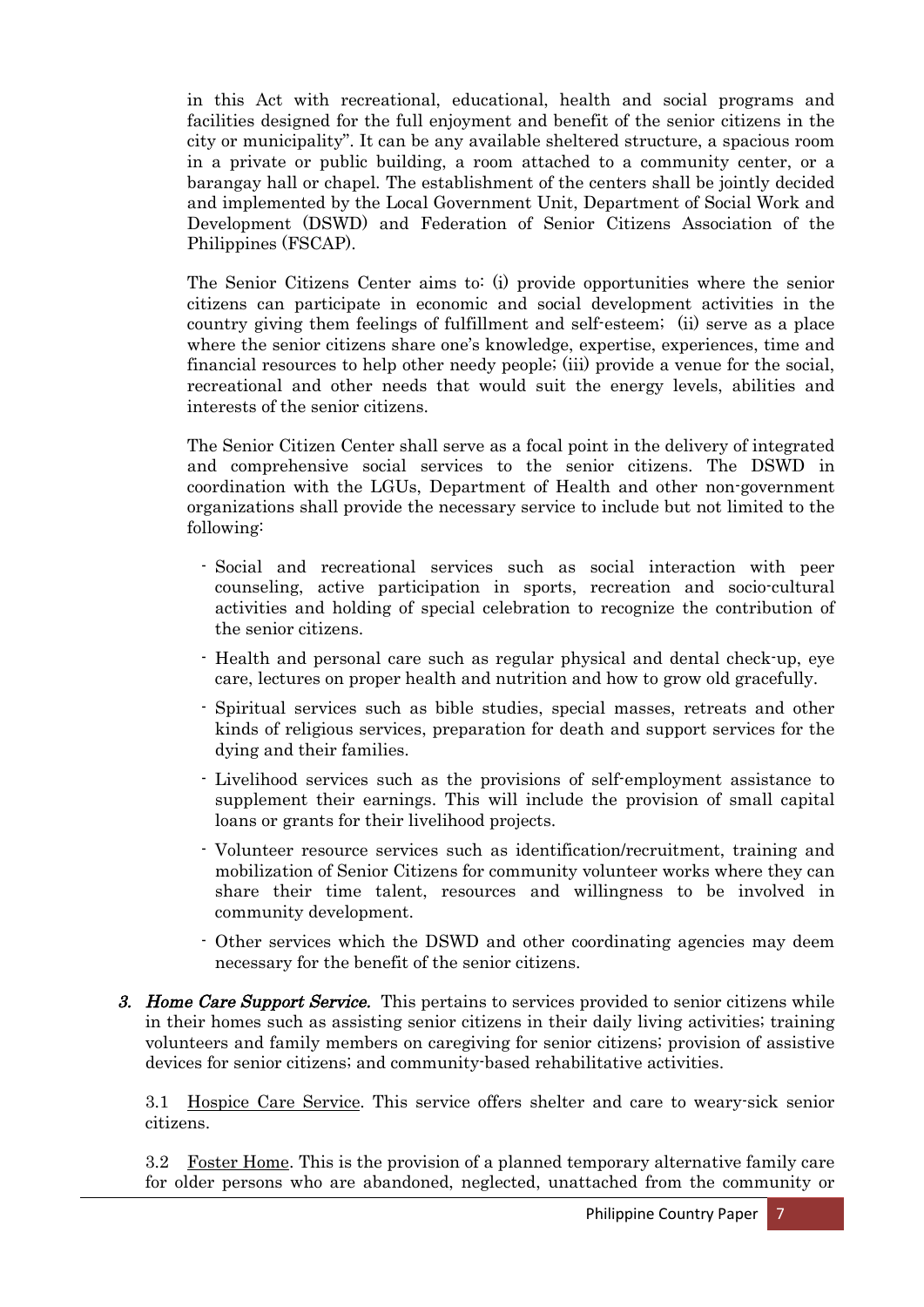those in residential care facilities but found eligible to benefit from the program. It provides subsidies and care giver training for foster families licensed by the DSWD.

3.3 Family / Kinship Care. This is a form of foster care which involves the placement of a senior citizen under the care of his/her relatives and/or family members. This includes provision of caregiving training to the main family cared; establishing community-based support system to prevent burn-out of the carer; and prevent institutionalization of the senior citizens.

3.4 Support Services for Caregivers. This refers to capability-building and continuing education for caregivers on care and management of older persons and on burn-out prevention. It also seeks to relieve caregivers/family cares of stress arising from the responsibility of providing daily care. It provides subsidies and allowances to volunteers in the amount approved by the LGUs.

- 4. Volunteer Resource Service (VRS). This encourages and mobilizes individuals, interested groups and intermediaries as well as able-bodied senior citizens to volunteer contribute their time, skills and capabilities for the delivery of programs / services for the benefit of the impoverished senior citizens. The components are the following:
	- 4.1 Friendly Visitor Service. This provides opportunities for interested individuals, organizations members of senior citizens organizations and other sects to volunteer, visit, befriend advise and assist senior citizens who are either living on their own or in the residential care or alternative care.
	- 4.2 Volunteer Companion Service. This encourages volunteers to escort/accompany senior citizens who would need to go to the hospital, church, malls, and other public places. This service taps the National Student Training Program (NSTP) students as volunteers to which the DSWD provides orientation and basic training.
		- 4.3 Inter-Generational Service. This provides opportunities for the young and old to interact and mutually learn from each other. The senior citizens act as resource persons for the younger generation, sharing their vast experiences and insights. The LGUs and OSCA facilitates memorandum of agreements with schools to allow volunteer senior citizens to act as resource persons on particular subject or topics or mentor pupils who are slow learners. The Integrated Day Services for Senior Citizens and Children provides an integrated and comprehensive social services for older persons and pre-schoolers where intergenerational approvahes and strategies would bridge the gap between generations.
- 5. Assistance to Individuals in Crisis Situation (AICS). AICS is the provision of assistance to individuals and families in crisis situation, which include but are not limited to, medical, transportation, burial, referral, and counseling services. AICS is being provided through the Crisis Intervention Unit (CIU). A special unit in the DSWD located in Field Offices which serves as an action center to immediately responds to cases of individuals families in crisis situation. In 2011, a total of 9,602 senior citizens were provided with assistance.
- 6. Social Pension for Indigent Senior Citizens. Indigent senior citizens shall be entitled to a monthly stipend amounting to Php 500.00 to augment the daily subsistence and other medical needs of senior citizens 10 . Social Pension Program for Senior Citizens

 $^{10}$  RA 9994 or the Expanded Senior Citizens Act of 2010. RA 9994, also known as an Act Granting Additional Benefits and Privileges to Senior Citizens, further amends RA 7432. DSWD issued the AO 03 Series of 2011 dated 13 December, 2010 and AO 15 Series of 2010 dated 17 February.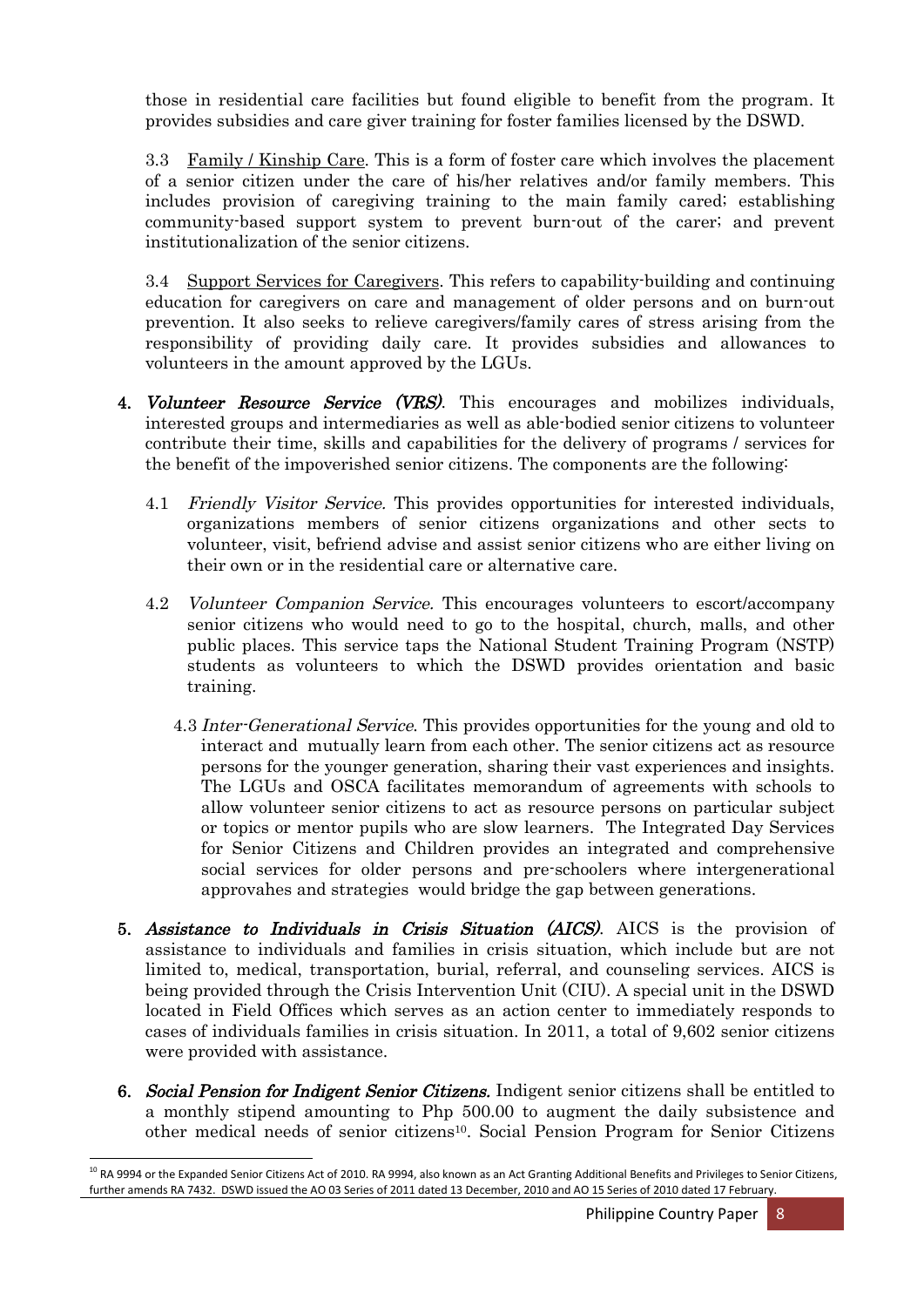was designed to protect indigent senior citizens from the loss of income and unemployment as a result of illness, injury, disability, harvest failure, and other circumstances. This program fulfills the obligation of the government to protect the most vulnerable sector through social protection and the full implementation of RA 9994 or the Expanded Senior Citizens Act of 2010. For 2011, the priority age bracket for social pension is 77 years old, the program served a total of 122,678 senior citizens that amounted to Php 495,646,000.00.

#### Age-Friendly Cities and Communities

Age-friendly city/communities help the elderly to live safely, enjoy good health and stay involved. It recognizes the initiatives of local government unit and the community itself in establishing measures and mechanisms conducive for senior citizens and at the same time motivate them to remain productive and actively participate in community activities while protecting their rights and welfare. In the Philippines, these initiatives are further reinforced and strengthened through the three strategies under the PPASC mentioned in the first part of this paper.

The following are some of the communities / cities in the Philippines that have outstanding programs and best practices for the older persons:

#### Makati City, Metro Manila

The Philippine Retirement Authority (PRA) has named Makati as the Most Retirement-and Ageing-Friendly City in the country for having fully complied with the Age-friendly City Criteria of the World Health Organization. Makati City recently increased the bi-annual allowance of the of the senior citizens through Ordinance No. 2012-017 to P1,500 every June and December for those aged 70 to 79 years old, and P2,000 for those aged 80 and above. Other benefits given to the elderly include mobility aids (e.g. walking sticks, quad canes, wheelchairs), exemption from color coding, free movies, birthday cakes delivered during their birthdays, free haircut and salon treatments, free massage, and BLU Card benefits including the cash gift and burial assistance. Makati City has a comprehensive health program for senior citizens that include regular consultation, laboratory services, dental services, medicines subsidized hospitalization, hospice care and home visits for disabled and bedridden cases. The city also established an Elderly Health Care Office that caters to the health and social needs of senior citizens. The City's Elderly Welfare Program provides balik-probinsya assistance, counseling, food assistance, public service, referral and provision of medical support devices such as crutches, and wheelchairs.

#### Cabadbaran City, Agusan del Norte

In Cabadbaran City, the local government unit thru has adopted policies seeking the welfare of older persons above all and ensuring that their days remain happy and worthwhile even in their twilight years. Among the goals of the City LGU for the Senior Citizens in Cabadbaran includes: (i) empowered senior citizens; (ii) to establish measures whereby the contribution of the senior citizens are maximized; (iii) motivate senior citizens to contribute to nation building; (iv) encourage families and communities they live in to reaffirm valued Filipino tradition of caring for senior citizens; (v) functional FSCAP and OSCA Office Sustained; (vi) improved quality of life of Senior Citizens through provision of social protection and welfare services; (vii) mobilization of elderly as volunteer and human resource in the locality.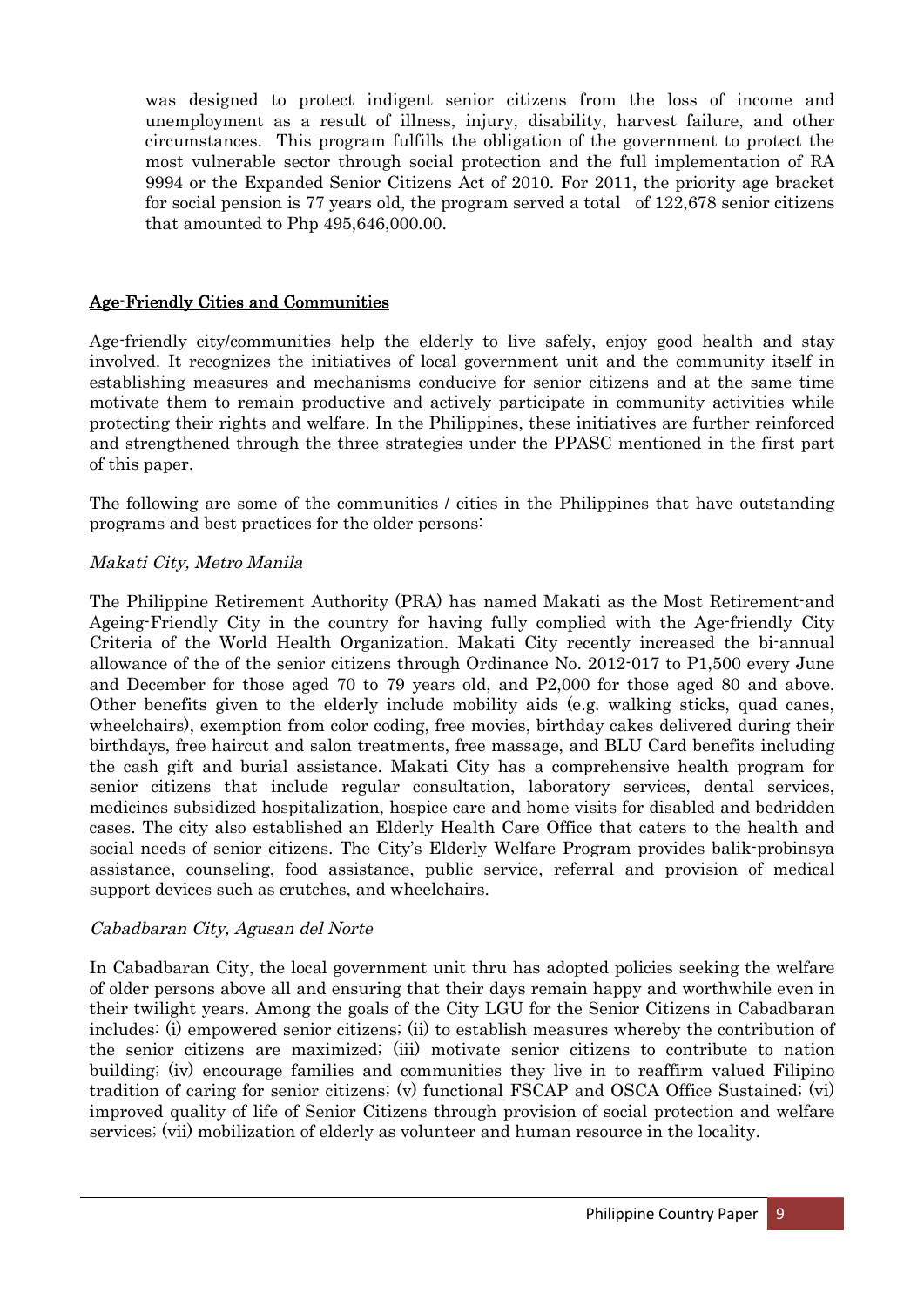To achieve these, the City of Cabadbaran has the organization of its elderly into active organization as chapters of the Barangay Senior Citizens Association of the Philippines (BSCAP) and the federated organization named Federation of Senior Citizens Association of the Philippines (FSCAP) Cabadbaran Chapter in accordance with the RA. 9994 and regularly conducts meetings to ensure that concerns of the elderly are addressed. The Local Government Unit through the Office of the Senior Citizens Affairs (OSCA) has also produced and issued the OSCA ID thereby updating the registry if senior citizens in the City. A full time support staff was also employed to act as administrative aid and desk officer in the Senior Citizens Center to ensure that the operationalization of the Senior Citizens Program is in order. Through the Delivery of Basic and Comprehensive Constituency Assistance and Responsible Services (DBC CARES) on the elderly, the following programs are adopted and implemented: (i) Self and Social Enhancement Services for the Elderly; (ii) Pa-Birthday ni Lolo og Lola; (iii) Pahalipay ni Lolo og Lola; (iv) Advocacy Services and Information Drive; (v) Support to Medical and Mortuary Services; (vi) Support to FSCAP Meetings / Transportation / Seminars and Meetings of Senior Citizens; (vii) Milestone Award; and (viii) Healthy Lifestyle and Long Term Support. Cabadbaran City has a total number of 4,215 registered Senior Citizens of which 95% participates in all LGU-initiated activities. The budget allocation for the Senior Citizen comprised over 3% of the City's IRA for 2014.

To name a few, other cities / communities which also adopted similar initiatives conducive to older persons include Quezon City (which provides accident insurance, one-time financial assistance amounting to Php 10,000.00, monthly allowance for senior citizens aged 100 years old and above, livelihood assistance and exemption from parking fees); Pasig City (celebrates Senior Citizens Day in tis barangays wherein the elderly are provided with free medical consultations, vaccinations, and medical tests); and *Marikina City* (provides free services at the Lifestyle Center and Rehabilitation Facility, free pneumonia vaccine and discounts/special privileges at the City Hall).

### Social Participation and Contribution of Elderly<sup>11</sup>

Older people have experienced much more in life than the younger ones. They have witnessed and seen the good times, bad times and everything in between. The elderly have wisdom that is useful to society. There are plenty of roles the elderly can play in our society if they are respected as much as they should be. Thus, we should be paying more attention to them. In the area of employment, the 2012 Philippine Labor Force Survey revealed that of the total Philippine workforce which is estimated at 37.6 million, about 5.1 million (13.6%) belong to the working age group of 55 years old and over (DOLE-BLES Labor Survey, 2012).

# Employed Persons by Age Group Philippines: 2012 – January 2014

(In Thousands)

| Age Bracket | 2012   |       | 2013<br>(Average) |       | 2014<br>$({\rm Jan.})$ |       |
|-------------|--------|-------|-------------------|-------|------------------------|-------|
|             | Number | Ratio | Number            | Ratio | Number                 | Ratio |
| $15 - 24$   | 7,322  | 19.47 | 7,335             | 19.24 | 6,842                  | 18.79 |
| $25 - 34$   | 9.929  | 26.41 | 10,080            | 26.44 | 9,719                  | 26.67 |
| $35 - 44$   | 8,597  | 22.86 | 8,743             | 22.94 | 8,426                  | 3.14  |

<sup>11</sup> Department of Labor and Employment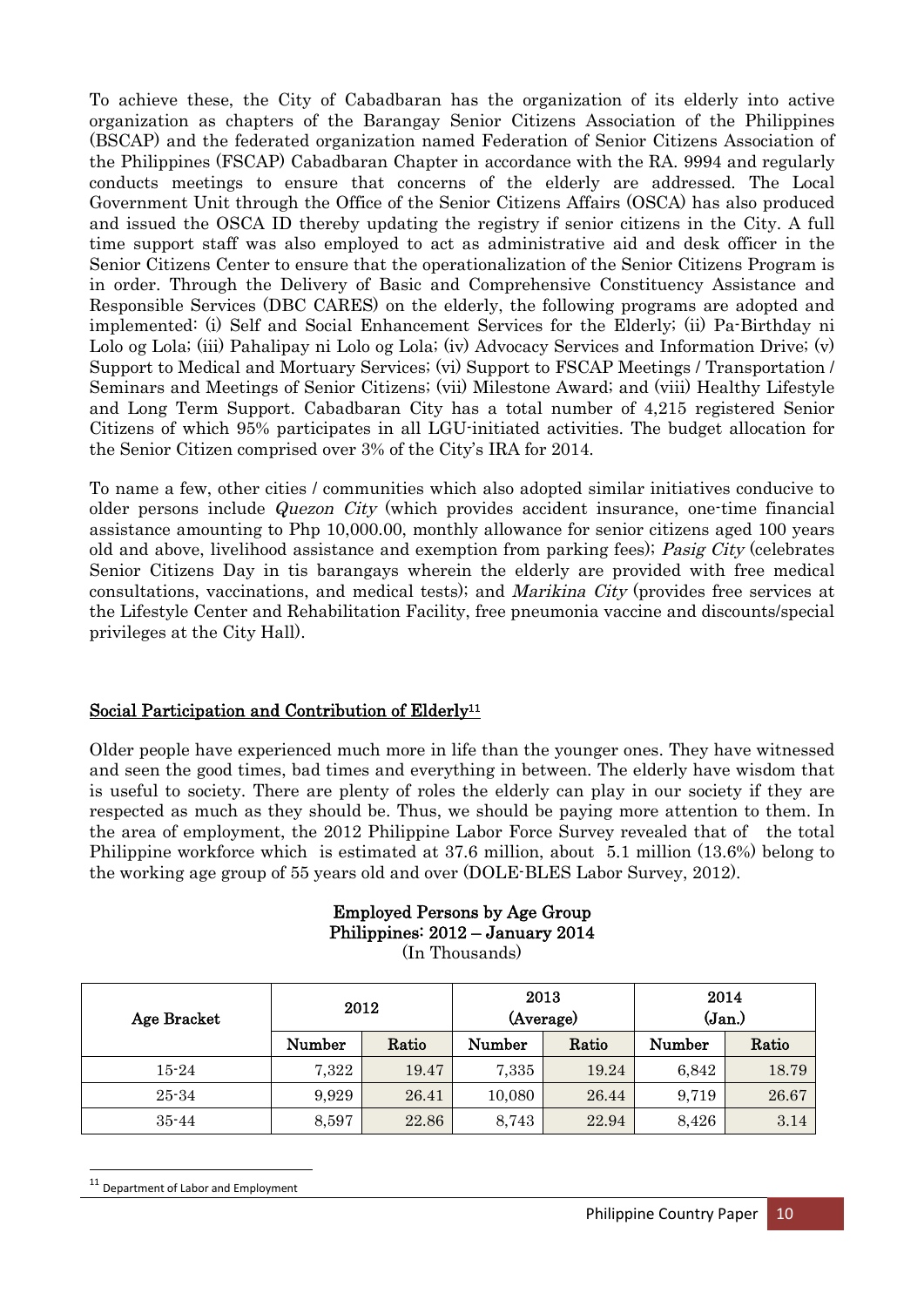| Age Bracket   | 2012   |       | 2013<br>(Average) |       | 2014<br>(Jan.) |       |
|---------------|--------|-------|-------------------|-------|----------------|-------|
|               | Number | Ratio | Number            | Ratio | Number         | Ratio |
| $45 - 54$     | 6,648  | 17.68 | 6,779             | 17.78 | 6,547          | 17.98 |
| 55-64         | 3,601  | 9.58  | 3,660             | 9.60  | 3,470          | 9.53  |
| 65 and over   | 1,503  | 4.00  | 1,520             | 3.99  | 1,414          | 3.88  |
| All Age Group | 37,600 |       | 38,118            |       | 36,418         |       |

The Decent Work Framework under the Philippines Labor and Employment Plan, 2011-2016 can be translated to address the employment issues and concerns of elderly persons still willing to work. Resilient or age-friendly communities should provide supportive environment for developing employment and economic opportunities, resources and income, and has the ability to respond to employment or livelihood related changes and risks.

| <b>Decent Work Pillar</b>                                                                                                                                                          | The Community                                                                                                                                                                                                                                                                                                                                                                                                                                                                                  | The Elderly Worker                                                                                                                                                                                                                                                                             |  |  |
|------------------------------------------------------------------------------------------------------------------------------------------------------------------------------------|------------------------------------------------------------------------------------------------------------------------------------------------------------------------------------------------------------------------------------------------------------------------------------------------------------------------------------------------------------------------------------------------------------------------------------------------------------------------------------------------|------------------------------------------------------------------------------------------------------------------------------------------------------------------------------------------------------------------------------------------------------------------------------------------------|--|--|
| Employment<br>(promotes the creation of<br>sustainable<br>enterprises<br>and<br>increased<br>efficiencies<br>the<br>in<br>economy)                                                 | the<br>wisdom<br>Harnesses<br>and<br>expertise gained by the elderly<br>through<br>their<br>acquired<br>persons<br>knowledge<br>for<br>skills<br>and<br>the<br>improvement of the community.<br>Provides productivity improvement<br>skills<br>upgrading<br>programs,<br>measures and training programs<br>tailored fit to the capacities and<br>needs of the elderly that would<br>them<br>contribute<br>enable<br>to<br>productively<br>to<br>increased<br>efficiencies in the local economy | Demonstrates:<br>$\triangleright$ Increase in employment levels<br>through access in employment<br>opportunities in the community;<br>$\triangleright$ Increase sense of worth, economic<br>independence<br>$\triangleright$ Contributes<br>to the<br>economic<br>development of the community |  |  |
| <b>Rights at Work</b><br>(aims<br>to<br>strengthen<br>of<br>the<br>observance<br>constitutionally<br>protected rights of<br>Workers)                                               | Develops/implements/promotes<br>regulations/ordinances that aims to<br>of<br>strengthen<br>observance<br>the<br>constitutionally protected rights of<br>elderly workers                                                                                                                                                                                                                                                                                                                        | Enjoys improvements in the in their<br>work related benefits and working<br>conditions through observance of<br>their rights                                                                                                                                                                   |  |  |
| <b>Social Protection</b><br>(seeks to improve access<br>social<br>protection<br>to<br>mechanisms,<br>improved<br>expanded<br>wages,<br>and<br>employment<br>opportunities for all) | Provides and improves access to<br>social protection mechanisms and<br>promotes the creation of sustainable<br>enterprises                                                                                                                                                                                                                                                                                                                                                                     | Gains access to social<br>security,<br>livelihood opportunities,<br>training<br>and income augmenting programs                                                                                                                                                                                 |  |  |
| Social Dialogue<br>(seeks<br>to<br>strengthen<br>tripartism and broaden<br>representation<br>of<br>workers as a tool for<br>employment<br>attaining<br>goals)                      | broadens<br>Strengthens<br>and<br>of<br>elderly<br>representation<br>persons/workers on matters related<br>to their employment, livelihood and<br>concerns<br>affecting<br>other<br>the<br>community and the sector.                                                                                                                                                                                                                                                                           | advancements<br>Demonstrates<br>in<br>participation in social<br>dialogues<br>processes affecting the community<br>and the<br>in general<br>sector<br>in<br>particular<br>toward<br>mutual<br><sub>or</sub><br>collective gains.                                                               |  |  |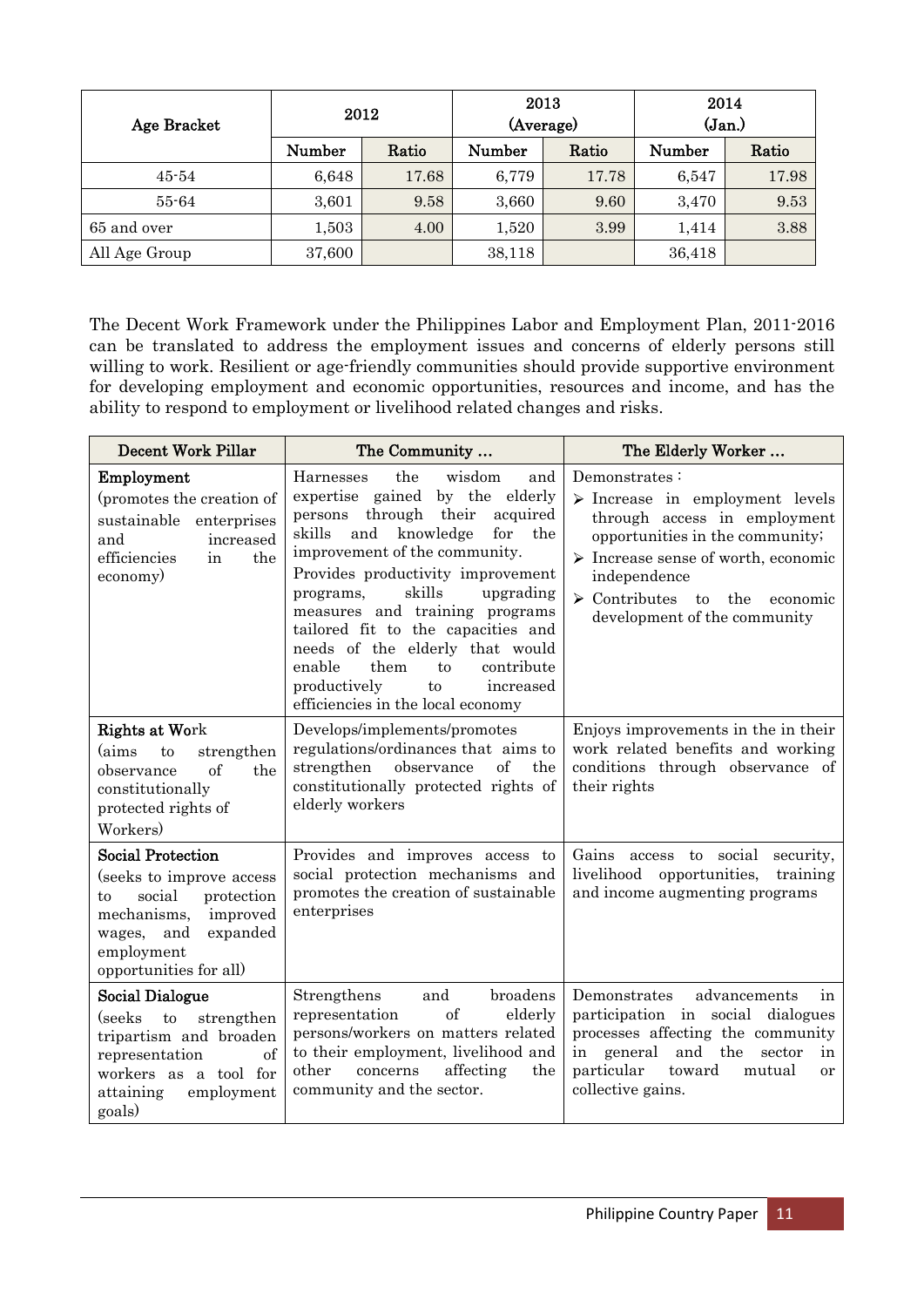Philippine employment regulations provide protection to all the members of the workforce. The elderly who are employed, just like any other member of the workforce, are covered by the provisions of the Labor Code of the Philippines and other labor standards and regulations.

One of the issues of the elderly is inadequate economic opportunities that would afford them to provide for their basic needs to live decently and improve their quality of life. For those in the sector who are still willing to work, the Department of Labor and Employment (DOLE), through its program, "DOLE Integrated Livelihood and Emergency Employment Programs (DILEEP) provides the elderly with access to training and employment. The DILEEP is the Department's contribution to the Philippine government's agenda of inclusive growth through massive job generation and poverty reduction. It particularly seeks to contribute to poverty reduction and reduce vulnerability to risks of the poor, vulnerable, and marginalized workers through: (1) transitional emergency employment; and (2) promotion of entrepreneurship and community enterprises.

The Program has two major components: (1) Livelihood or the **KABUHAYAN** Program; and (2) Emergency Employment Program, or Tulong Panghanapbuhay sa Ating Disadvantaged/Displaced Workers or **TUPAD**. All the existing livelihood programs of the DOLE that are catering to specific sectors (.g. women, youth persons with disabilities, displaced) are integrated into the KABUHAYAN Program. The program can likewise be accessed by the sector needing livelihood assistance which includes the elderly.

Coalition of Services of the Elderly, Inc. (COSE) is the only non-government organization in the Philippines that introduced community-based approach in addressing the issue of the older people. It was founded by groups of individuals representing various organizations sometime in November 1989. Through the facilitation of HelpAge International, the group was able to identify looming condition of the older people where some older people had to beg in the street in order to survive despite the fact that many religious groups established numbers of home for the aged. The group proposed an alternative that the issue should be brought back to the community where older people themselves had to be involved.

Active participation of the Elderly are further encouraged and reinforced through the provisions under the RA 7432, An Act to Maximize the Contribution of Senior Citizens to Nation Building, Grant Benefits and Special Privileges. The law provides the establishment of Municipal/City Federation of Senior Citizens<sup>12</sup>, an organization of senior citizens in the locality which is affiliated with the National Federation of Senior Citizens' Associations of the Philippines (NFSCAP). Also Article 9 of the RA 7432 provides that any qualified senior citizen as determined by the OSCA may render his/her services to the community, which shall consist of, but not limited to any of the following: (i) tutorial and/or consultancy services; (ii) actual teaching and demonstration of hobbies and income generating skills; (iii) lectures on specialized field like agriculture, health, environmental protection; (iv) transfer of new skill acquired by virtue of their training mentioned in Section 4 of paragraph of the Act;  $(v)$ undertake other appropriate services as determined by the OSCA such as school traffic guide, tourist aide, pre-school assistance, etc. 13

The Philippines observes Elderly Filipino Week every first week of October. This annual event is embodied in Proclamation No. 470. The contributions of the elderly for the country, family and community are recognized in this event. The Department of Social Welfare and Development (DSWD), with partner agencies and senior citizens associations leads the celebration with activities such as outstanding senior citizen awards, visits to older persons'

<sup>&</sup>lt;sup>12</sup> Rules And Regulations In The Implementation Of RA 7432, The Act To Maximize The Contribution Of Senior Citizens To Nation Building, Grant Benefits And Special Privileges And For Other Purposes.

 $^{13}$  In consideration of services rendered by the qualified elderly, the OSCA may award or grant benefits/privileges to the elderly, in addition to the other privileges provided for under Section 4 of the Act.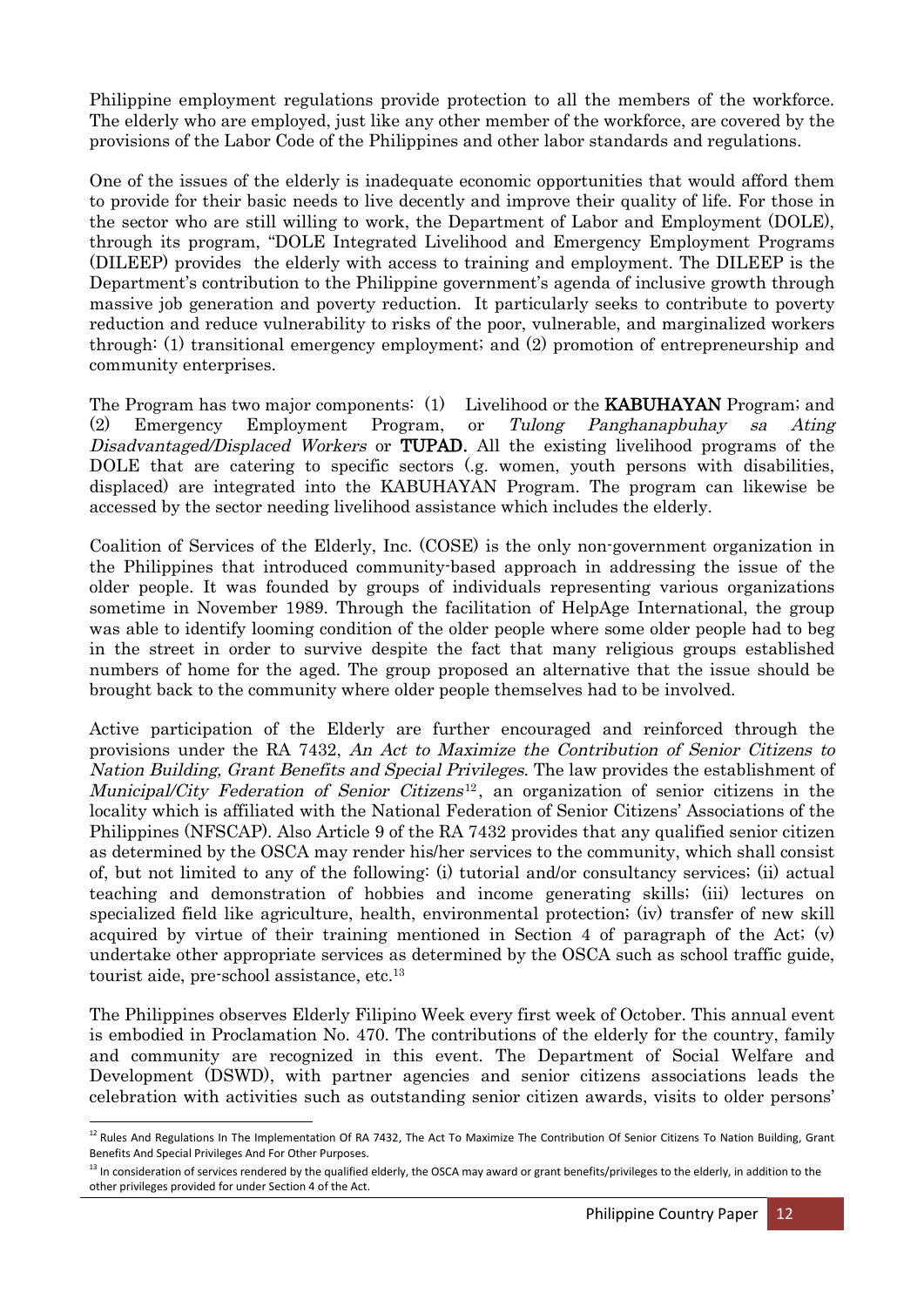centers, exhibits and cultural shows, and the giving of free medical checkup, medicines, cataract operation, eyeglasses, and dentures.

#### Future cooperation with and among ASEAN countries for the aging population

In the Philippines, the conduct of forums<sup>14</sup> in the regional level for example has provided an opportunity for an exchange of experiences and best practices in the implementation of policies, programs and services for Older Persons. The wealth of information shared and acquired through these forums enabled the ASEAN Member States to confront and discuss critical concerns and issues on older persons. The shared experiences also deepened the awareness of each country in terms of making the necessary steps and actions to overcome various challenges faced by aging societies. This resulted to the establishment of action plans that aims to enhance and further strengthen strategies towards achieving the common goal of promoting the rights, welfare and protection of older persons.

Although many international treaties and conventions offer generic human rights protection that implicitly include older persons such as the International Covenant on Civil and Political Rights (ICCPR) and the international Covenant on Economic, Social and Cultural Rights (ICESCR) 15 , there is a need to establish mechanisms and instruments focused and responsive to the needs of the Older Persons.

<sup>14</sup> Example: *The Regional Workshop and Comparative Study on Social Pensions in the ASEAN*. The workshop was conducted in Dusit Thani Hotel, Manila on 11-13 March 2014. Participated by a total of Twenty Five (25) delegates composed of officials from various social welfare and development, planning and finance agencies, international and local non-government organizations and other older person experts from Brunei Darussalam, Cambodia, Indonesia, Lao PDR, Malaysia, Philippines, Thailand, and Vietnam, the workshop succeeded in gathering baseline information on the implementation of social pension for the indigent and marginalized older persons through sharing and discussions on the various schemes and mechanisms, practices and the levels of implementation.

<sup>&</sup>lt;sup>15</sup> Statement Delivered by H.E. Mr. Libran N. Cabactulan, Permanent Representative of the Permanent Mission of the Philippines to the United Nations, during the General Discussion on the Existing International Framework on the Human Rights of Older Persons and Identification of Existing Gaps at the International Level, in the 5<sup>th</sup> Working Session of the Open-Ended Working Group on Ageing. UN Headquarters, New York. 30 July 2014.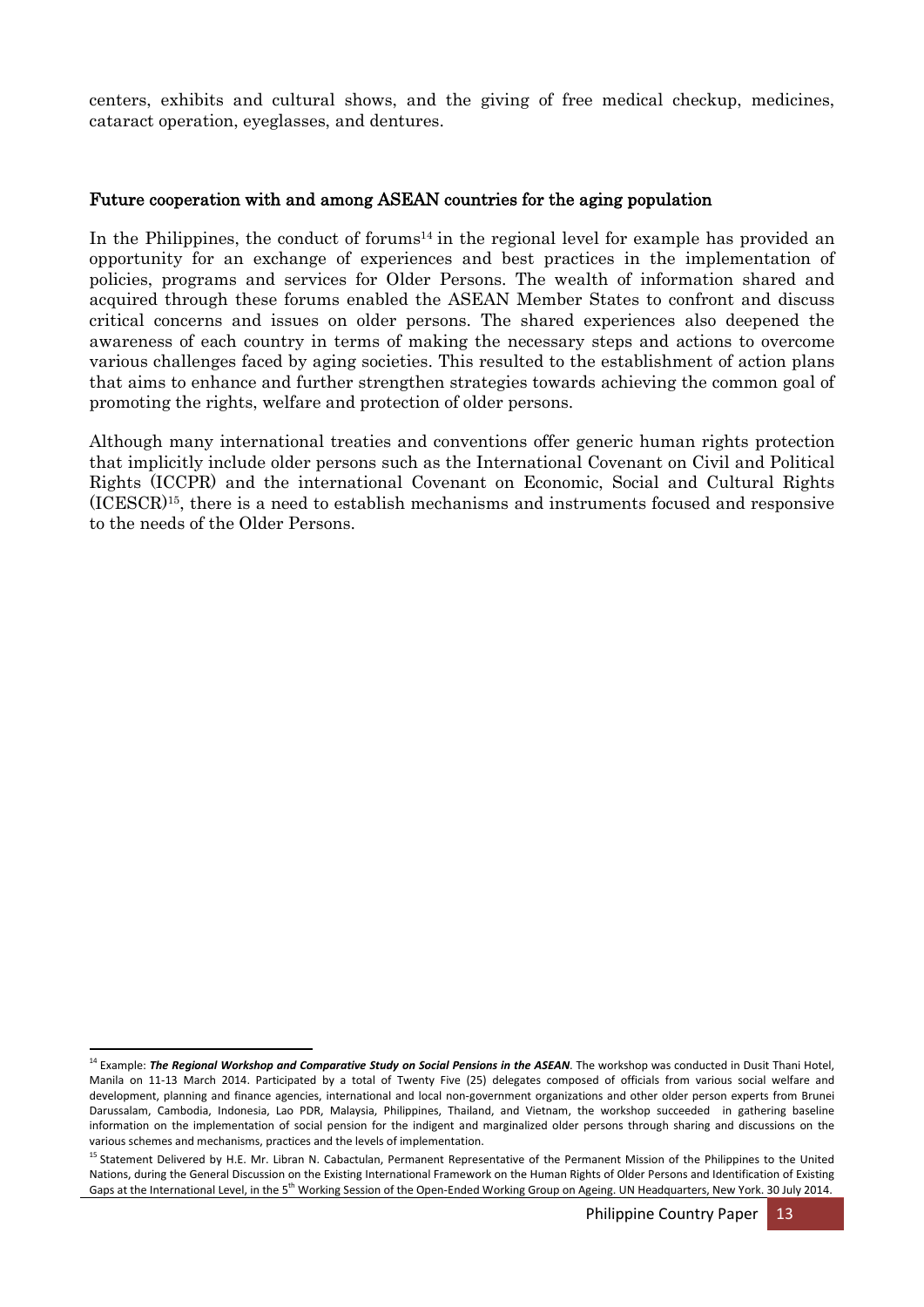#### Annex A: LEGISLATIONS / POLICIES

1. The 1987 Philippine Constitution. The constitution ensures that older Filipinos receive due care not only from the family but also from the state. The 1986 Constitution, Article II, Section 9 states that "The state shall promote a just and dynamic social order that will ensure the prosperity and independence of the nation and free the people from poverty through policies that provide adequate social services, promote full employment, a rising standard of living, and an improved quality of life for all". Article 13, Section 11 also provides that "The state shall adopt an integrated and comprehensive approach to health development which shall endeavor to make essential goods, health and social services available to all people at affordable cost. There shall be priority for the needs of the unprivileged, sick, elderly, disabled, women and children. The state shall endeavor to provide free medical care to paupers". Article XV, Section 4 also states that "The family has the duty to care for its elderly members although the State may also do so through just programs of social security". Further, Article XVI, Section 7 provides that "The State shall provide immediate and adequate care, benefits and other forms of assistance to war veterans and veterans of the military campaigns, their surviving spouses and orphans". Finally, for the benefit of those who are retiring, Article XVI of Section 8 stipulates that "The State shall from time to time, review and upgrade the pensions and other benefits due to retirees of both the government and private sector.

2. RA. No. 9994. (February 15, 2010). An Act Granting Additional Benefits and Privileges to Senior Citizens, Further Amending Republic Act No. 7432. The Expanded Senior Citizens Act of 2010 is anchored on augmenting the benefits and services given to the elderly. This law is also centered on securing the roles and functions of the implementing body and concerned agencies. Senior citizens are entitled to free secondary, tertiary, and vocational education in both private and government learning institutions. They can also avail livelihood and training programs and self-employment assistance. There is social pension for indigent elderly as well as mandatory Philhealth coverage for indigent senior citizens. Significant features of the law include: (a) the 20% discount and VAT exemptions on medicines, professional fees, diagnostic and laboratory fees, certain goods, as applicable; (b) the 5% discount for the senior citizens monthly utilization of water and electricity; (c) the 50% discount for the consumption of electricity, water and telephone by the senior citizens centers, and residential care/group homes for neglected and abandoned senior citizens; (d) monthly stipend of Php 500.00 and other services for indigent senior citizens; (e) honorarium for the head of the Office of the senior Citizens Affairs (OSCA); and (f) the inclusion of the Secretary of the Department of Trade and Industry (DTI) as member of the National Coordinating and Monitoring Board (NCMB).

The Social Pension Program implemented by the Department of Social Welfare and Development (DSWD), provides a monthly stipend of P500 to indigent senior citizens. The program has given its beneficiaries great comfort knowing there is pension they can count on in their twilight years. One of the provisions of R.A. 9994 is for the Department of Health (DOH) to administer free vaccination against the influenza virus and pneumococcal diseases for indigent senior citizens.

3. RA No. 9257. (February 26, 2012) An Act Granting Additional Benefits and Privileges to Senior Citizens, Amending for the Purpose Republic Act No. 7432. This law was enacted to give full support to the improvement of the total well-being of the elderly and their full participation in society considering the senior citizens as integral part of the Philippine society. It expanded the coverage of the benefits and due privileges to the senior citizens to include all business establishments. It made mandatory the provision of 20 percent discount in all establishments, as well as installed due processes in the organization of the OSCA and selection of the OSCA Head. It also recognizes the important role of the private sector in the improvement of the welfare of senior citizens and to actively seek their partnership. Also, it provides a comprehensive health care and rehabilitation system for the disabled senior citizens to foster their capacity and to attain a more meaningful and productive ageing.

4. Republic Act 9336 or the "General Appropriations Act of 2005" allocates one (1) percent of the total budget of government agencies for the implementation of programs and services for senior citizens. It complements RAs 9994 and 7876.

5. RA No. 7876. (July 25, 1994). "An Act Establishing a Senior Citizens Center in All Cities and Municipalities of the Philippines, and Appropriating Funds Therefore. This law was enacted in